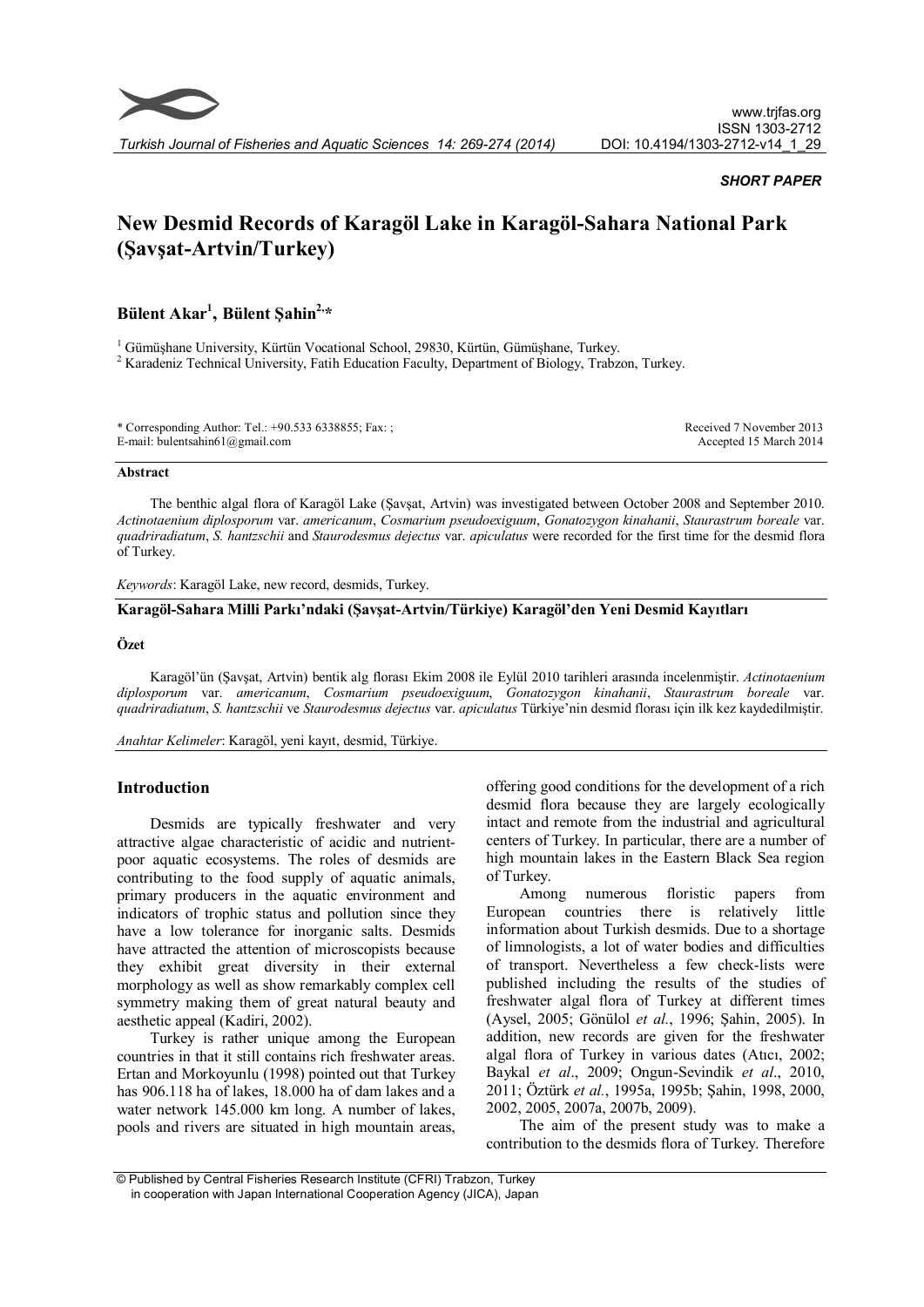six new records were described in this paper.

# Materials and Methods

#### Study Area

Karagöl Lake is located between the longitudes of 42°29'10.28'' E and latitudes of 41°18'32.47'' N in Karagöl-Sahara National Park in Artvin (Şavşat), Turkey (Figure 1). The lake has a surface area of 6 ha and depth of 33 m. It is 1630 m above sea level.

The climate of the region is generally cool and rainy in summer and cold and snowy in winter (annual means temperature  $9.8^{\circ}$ C, annual precipitation 737.9 mm) (DMİGM, 2001). Karagöl-Sahara National Park is most famous for its high amount of endemic plant and animal species. Terrestrial vegetation is composed of trees, shrubs and herbs, including genera Abies, Astragalus, Campanula, Fagus, Geranium, Picea, Pinus, Ranunculus, Trifolium, Veronica and Vicia (Eminağaoğlu and Anşin, 2004). Equisetum ramosissimum, Polygonum

amphibium and Myriophyllum spicatum in the littoral zone of the lake are also available. Tetraogallus caspius, Vipera kaznakovi and Ursus arctos are also among the animals found in the Karagöl-Sahara National Park (Anonym, 2002).

In order to examine benthic algal flora of Karagöl Lake, three stations were chosen. The number of sampling stations depended on the size of the lake. The first station is at the north-west of the lake. There are small stones and vascular plants which are Equisetum ramosissimum, Polygonum amphibium and Myriophyllum spicatum. The second station is situated at east of the lake where sediment, stones and vascular plants are located. The third station is at the south-west of the lake. In this station there are only vascular plants. Samples were collected during the snow-free period from October 2008 and September 2010. The samples were taken on a monthly basis. Epipelic samples (from station II) were collected by drawing a glass tube across the suface of the sediment, epilithic (from stations I, II) and epiphytic (from all stations) samples were collected at random (Round, 1953; Sladeckova, 1962). All samples were



Figure 1. Map of the Karagöl Lake.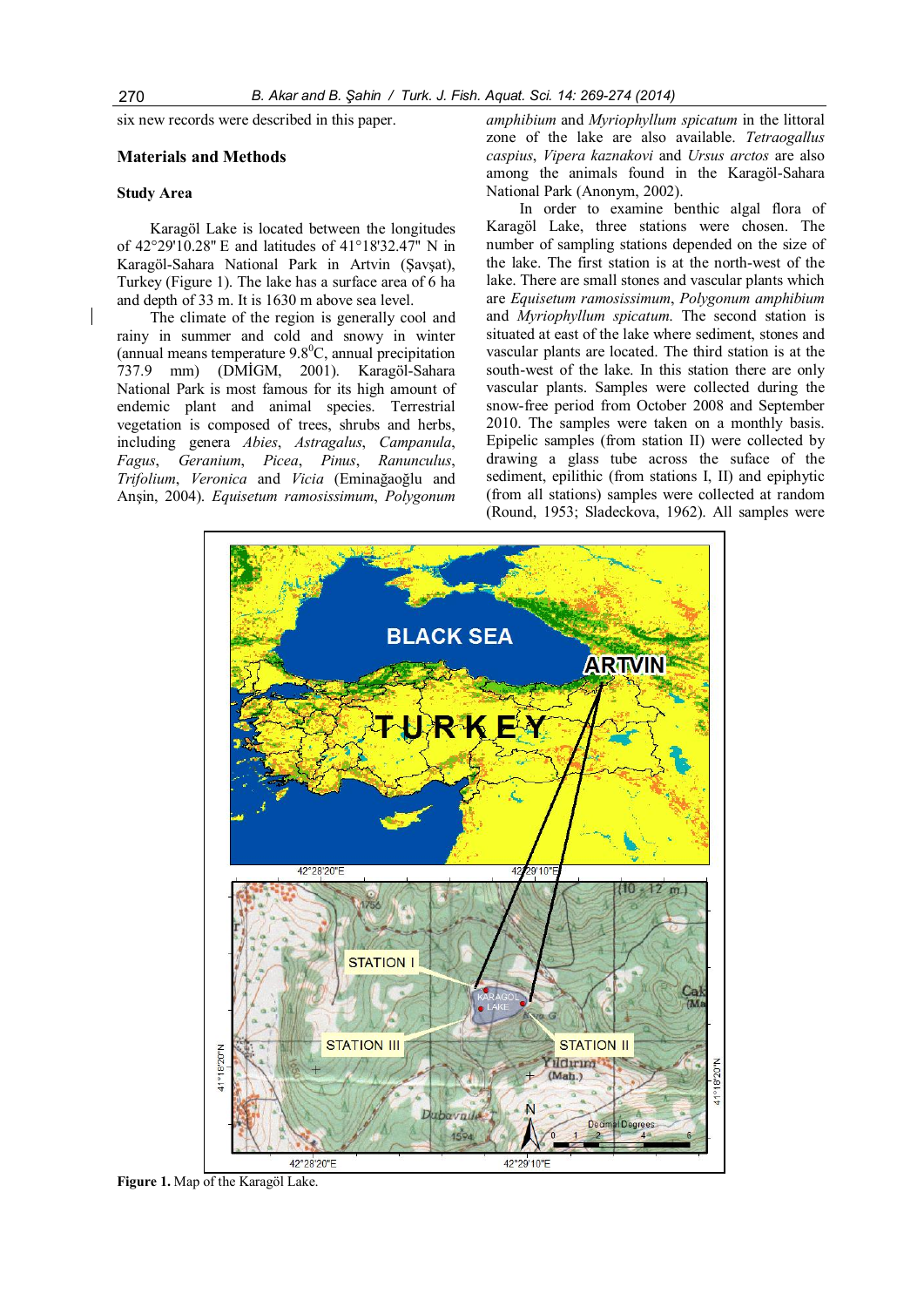fixed in 4% formaldehyde. Samples were examined in temporary slides and under a Leica DM 2500 light microscope (magnification x400). Identification of algae were made according to Coesel and Meesters (2007), Dillard (1991), Lenzenweger (1996, 1997), John et al. (2003). Taxa were photographed with a camera attached to a Leica DM 2500 light microscope.

At the time of sampling, surface water temperature, pH, conductivity and dissolved oxygen concentration were measured using in situ with portable measuring instruments. On return to the laboratory, concentrations of  $Ca^{++}$ ,  $Mg^{++}$ ,  $K^+$ , Cl,  $SiO_2$ ,  $PO_4^3$ -P,  $NO_2$ -N,  $NO_3$ -N,  $NH_4$ <sup>+</sup>-N and total hardness were measured with WTW S12 Model photometer.

Identified taxa were checked with the checklistof Aysel (2005); Gönülol et al. (1996) and Şahin (2005) determined as new taxa for Turkish algal flora. Taxonomy of algae was controlled with Guiry and Guiry (2013).

#### Results

# Environmental Conditions

The water temperature of the Karagöl Lake ranged from 1,1  $\degree$ C (at station II, in March 2009) to 25,4 °C (at sation III, in July 2010) (mean  $14.4$  °C) during the sampling period. pH values varied between 6,87 and 9,22 (mean 7,79). Accordingly, the lake water was slightly alkaline. Dissolved oxygen concentrations were measured between 6,58 mg/L (at station III, in July 2010) and 12,42 mg/L (at station III, in December 2008). Other hydrological characteristics of the lake water are given in Table 1.

#### Annotated List of Species

A total of 6 new records desmid taxa of 5 genera belonging to 2 families were identified from epipelic, epilithic and epiphytic samples. All genera belonged to placoderm desmids.

Divisio: Charophyta

Classis: Conjugatophyceae

Ordo: Desmidiales

Familia: Gonatozygaceae

Genus: Gonatozygon de Bary, 1858

G. kinahanii (W.Archer) Rabenhorst, 1868 (Figure 2a) Coesel, F.M. and Meesters, K. (2007) p. 28, pl. 5, figs: 1-2 John, D.M., Whitton, B.A. and Brook, A.J. (2003) p. 529, pl. 128, fig. N Lenzenweger, R. (1996) p. 16, pl. 1, fig: 1

Cells 12.5 μm breadth, 275 μm length. Cell 22 times longer than wide. Cell elongate cylindrical and straight. Apices of the cell truncate; walls smooth; chloroplast an axile ribbon with a series of 10 pyrenoids.

Habitat: Epilithic.

Station: 1

Familia: Desmidiaceae

Genus: Actinotaenium (Nägeli) Teiling, 1954

A. diplosporum var. americanum (West & West) Teiling,1954 (Figure 2b)

Coesel, F.M. and Meesters, K. (2007) p. 61, pl. 30, figs: 1-2

Dillard, E.G. (1991) p. 16, pl. 1 fig. 9

Cells 27,4µm breadth, 62,2 µm length.

Cells somewhat ellipsoid. Lateral sides

slightly converging toward the apex. Sinus narrower

and sharper marked. Chloroplast asteroid.

Habitat: Epipelic, epilithic, epiphytic.

Stations: 1, 2, 3

Genus: Cosmarium Corda ex Ralfs, 1848

C. pseudoexiguum Raciborski, 1885 (Figure 2c)

Coesel, F.M. and Meesters, K. (2007) p.134, pl. 67, figs: 12-13

Cells 8,8 µm breadth, 17 µm length, isthmus 2,9 µm. Cells much longer than broad, in outline rectangular with rounded angles. Sinus deep, linear and closed for the greater part. Cell wall smooth.

Habitat: Epiphytic.

Station: 3

Genus: Staurastrum Meyen ex Ralfs, 1848

S. boreale var. quadriradiatum Korshikov, 1941 (Figure 2d1,2)

Coesel, F.M. and Meesters, K. (2007) p. 177, pl. 104,

Table 1. Hydrological characteristics of Karagöl Lake

| Parameters                    | Station I |        |        | Station II |        |        | Station III |        |        |
|-------------------------------|-----------|--------|--------|------------|--------|--------|-------------|--------|--------|
|                               | Min.      | Max.   | Mean   | Min.       | Max.   | Mean   | Min.        | Max.   | Mean   |
| Temp. $\binom{°}{ }$          | 1.20      | 24.80  | 14.42  | 1.10       | 23.90  | 14.30  | 1.20        | 25.40  | 14.66  |
| DO(mg/L)                      | 6.73      | 11.20  | 9.10   | 6.90       | 12.35  | 9.11   | 6.58        | 12.42  | 8.98   |
| pH                            | 6.90      | 9.22   | 7.78   | 6.94       | 9.17   | 7.77   | 6.87        | 8.91   | 7.82   |
| $EC (\mu S/cm)$               | 57.70     | 119.90 | 107.18 | 66.90      | 123.60 | 106.10 | 73.00       | 140.20 | 111.84 |
| TDS(mg/L)                     | 28.00     | 59.00  | 52.63  | 33.00      | 60.00  | 52.26  | 36.00       | 69.00  | 54.94  |
| CaCO <sub>3</sub> (mg/L)      | 30.00     | 86.00  | 61.42  | 28.00      | 88.00  | 57.32  | 21.00       | 89.00  | 57.16  |
| $NH_4$ <sup>+</sup> -N (mg/L) | 0.01      | 0.32   | 0.05   | 0.01       | 0.07   | 0.03   | 0.01        | 0.13   | 0.04   |
| $NO_3-N$ (mg/L)               | 0.10      | 0.80   | 0.31   | 0.10       | 1.40   | 0.42   | 0.10        | 1.00   | 0.30   |
| $NO2 - N (mg/L)$              | 0.01      | 0.02   | 0.015  | 0.01       | 0.03   | 0.017  | 0.01        | 0.03   | 0.015  |
| $PO_4^3$ - P (mg/L)           | 0.01      | 0.19   | 0.05   | 0.01       | 0.20   | 0.04   | 0.01        | 0.16   | 0.05   |
| SiO <sub>2</sub> (mg/L)       | 0.50      | 6.70   | 3.62   | 0.50       | 8.10   | 3.61   | 0.50        | 5.90   | 3.17   |
| $Ca^{2+}$<br>(mg/L)           | 12.00     | 35.00  | 24.68  | 11.00      | 36.00  | 22.95  | 8.00        | 36.00  | 22.84  |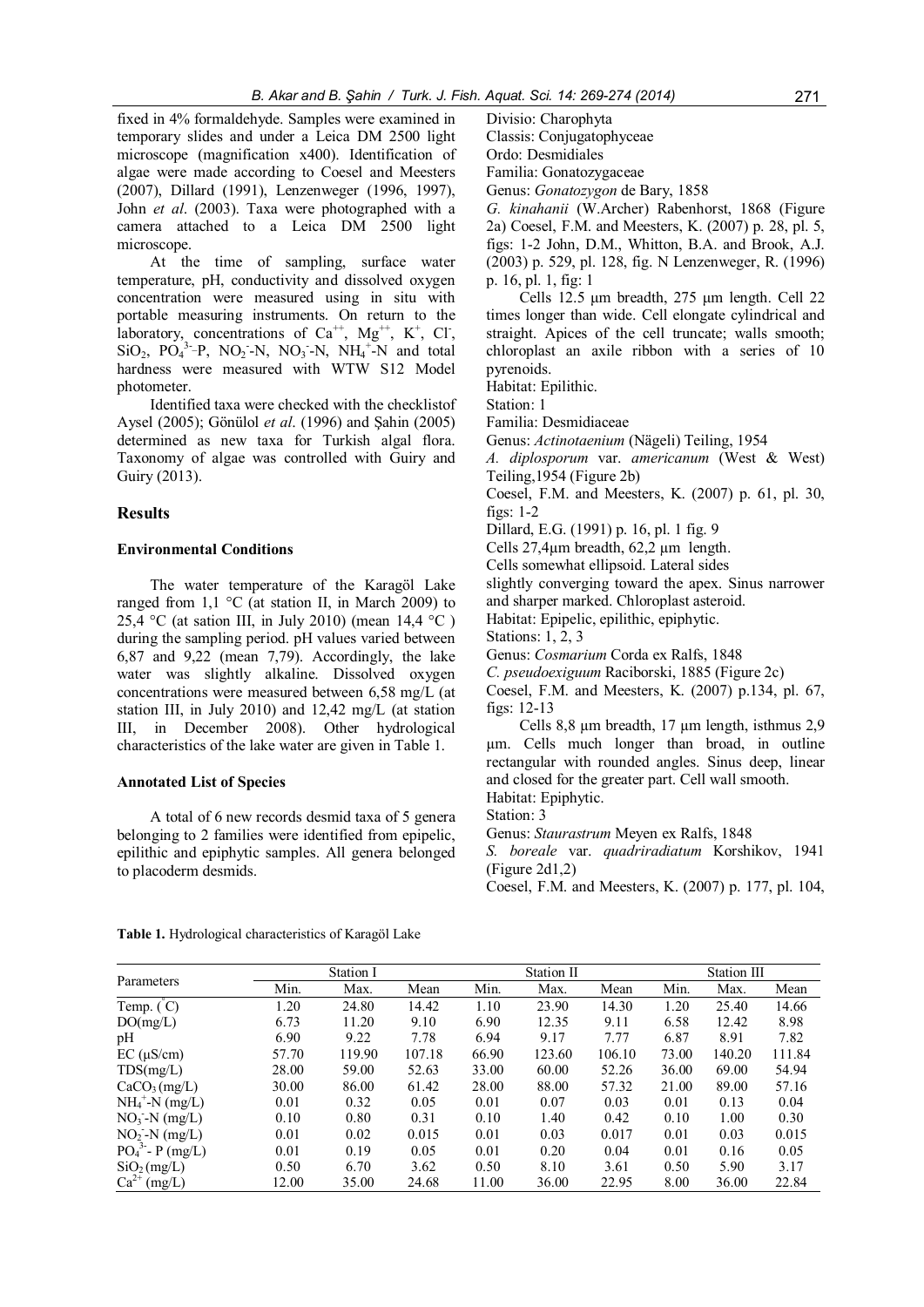

Figure 2. a. Gonatozygon kinahanii, b. Actinotaeniumdiplosporum var. americanum, c. Cosmarium pseudoexiguum, d1,2. Staurastrum boreale var. quadriradiatum, e1,2. S. hantzschii, f1,2. Staurodesmus dejectus var. apiculatus (Scale 20 µm)

figs: 13-17

Cells 31,1 µm breadth, 23,7 µm length. Cells broader than long, deeply constricted. Sinus widely open. Semicell cup-shaped, the apical angles produced to form rather short to moderately long, slightly divergent processes tipped by short spines. Cell wall furnished with granules. Semicells in apical view 4 radiate.

Habitat: Epilithic, epiphytic. Stations: 2, 3.

# S. hantzschii Reinsch, 1866 (Figure 2e1,2)

Lenzenweger, R. (1997) p. 93, pl. 41, figs: 9-10

Cells 22,22 µm breadth, 27,40 µm length. Cells 1,2 longer than broad, not including processes; median constriction shallow, sinus open; semicells elliptical in outline, lateral margins convex, with processes short, jagged, concave margins between processes, cell wall smooth; chloroplast with a pyrenoid by

semicell; apical circular, with nine denticulate processes, concave edges between the processes. Habitat: Epiphytic.

Station: 3

Genus: StaurodesmusTeiling, 1948

S. dejectus var. apiculatus (Brébisson) Croasdale, 1957 (Figure 2f1,2)

Coesel, F.M. and Meesters, K. (2007) p. 161, pl. 88, figs: 20-25

John, D.M., Whitton, B.A. and Brook, A.J. (2003) p. 579, pl. 141, fig: S

Lenzenweger, R. (1997) p. 26, pl. 22, figs: 8,9,11

Cells 16,2 µm breadth, 17,7 µm length. Cells are almost as broad as long. Cells triradiate, sinus widely open and rounded internally, isthmus slightly elongate, 5,1 µm wide; semicells cup-shaped, apex slightly convex and small, vertically directed spines. Habitat: Epiphytic. Station: 3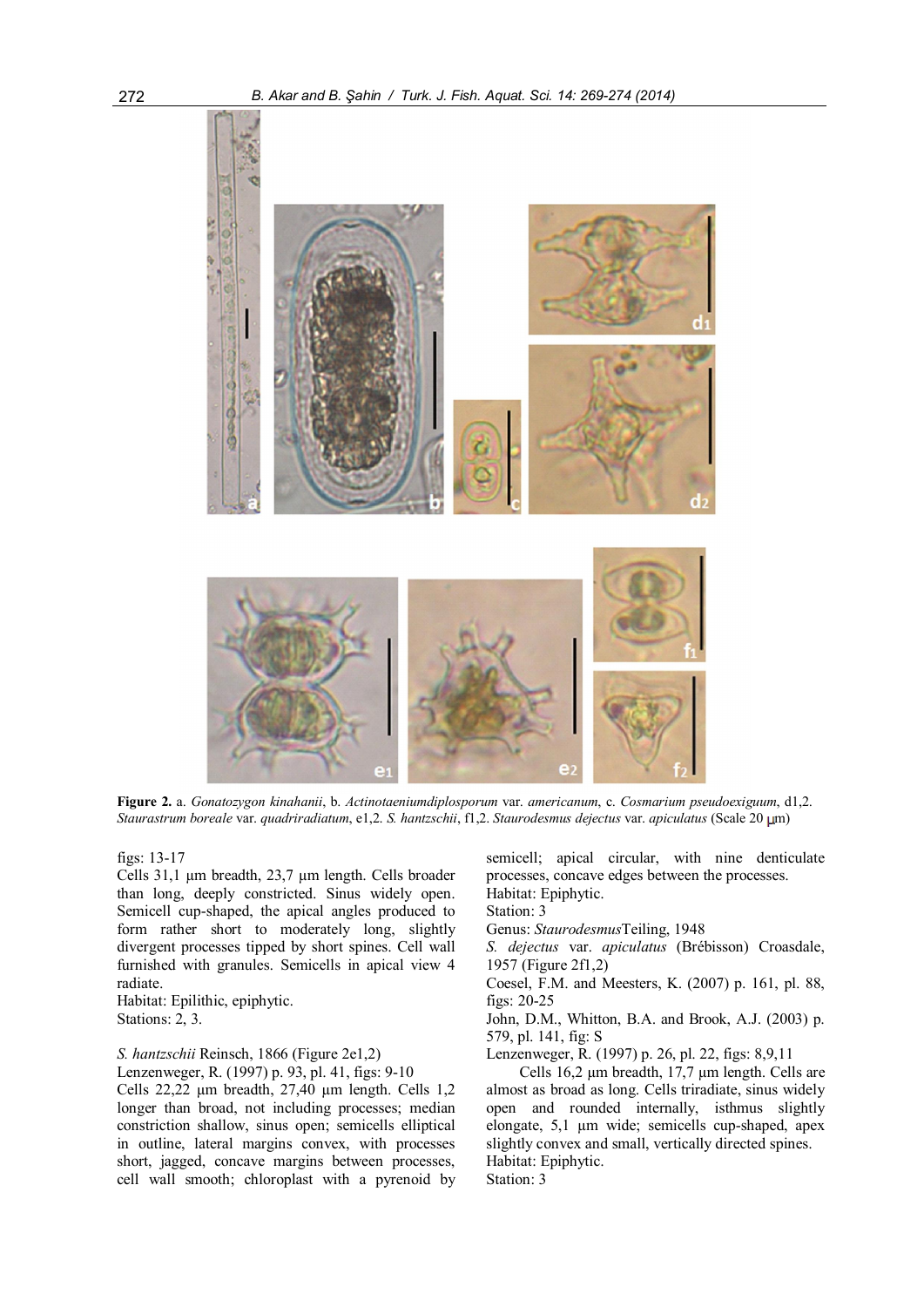### **Discussion**

On the basis of the results of the phsicochemical analyses and determined algae (e.g. Ochrophyta, Charophyta, Chlorophyta, Cyanobacteria, Euglenozoa and Myzozoa) it is concluded that the Karagöl Lake has mesotrophic character.

The occurence of acidophilic desmids, including Gonatozygon kinahanii, Staurastrum hantzschii and Staurodesmus dejectus. apiculatus, in slightly alkaline water is remarkable (Coesel, 2007; John *et al.*, 2003; Lenzenweger 1997).

The same situation was observed in many water bodies in Turkey and Europe (Atıcı, 2002; Baykal et al., 2009; Feher, 2003; Ongun-Sevindik et al.,2010, 2011; Öztürk et al., 1995a, 1995b; Kostkeviciene et al., 2003; Şahin and Akar, 2007, Şahin, 1998, 2000, 2002, 2005, 2007, 2009). In addition, according to the ranges of conductivity, composition and concentrations of ions and biogenic elements, as recorded in this study, these desmids appear to be well-adapted to mesotrophic habitat.

Other desmids (e.g. Actinotaenium diplosporum var. americanum, Cosmarium pseudoexiguum and Staurastrum boreale. quadriradiatum) are known as inhabitants of mesotrophic water bodies of Europe (Coesel, 2007).

It is noteworthy that several parameters of physico-chemical analysis such as pH, conductivity, dissolved  $O_2$ , total hardness,  $PO_4^3$ -P,  $NO_2$ -N,  $NO_3$ -N and  $NH_4^+$ -N, have a low variability in the investigated stations and this may have been a contributing factor to the development of a diverse desmid community.

It is generally acknowledged that Cosmarium and Staurastrum are the most significant desmids in the northern flora (Getzen, 1985). In this study, these genera are represented with 3 species.

In conclusion, we can say that by increasing the number of studies the number of desmids will rise.

# Acknowledgements

We would like to thank to Karadeniz Technical University (KTU) for its financial support (Proje Code: 2007.116.02.4).

# References

- Anonymous. 2002. Karadeniz Teknik Üniversitesi inceleme raporu, Orman Bakanlığı Doğu Karadeniz Bölge Müdürlüğü Artvin Milli Parklar ve Av-Yaban Hayatı Başmühendisliği, Artvin.
- Atıcı, T. 2002. Nineteen new records from Sarıyar Dam Reservoir phytoplankton for Turkish freshwater algae. Turkish Journal of Botany, 26: 485-490.
- Aysel, V. 2005. Check-List of the freshwater algae of Turkey. Journal of the Black Sea/ Mediterranean Environment, 11(1):1-124.
- Baykal, T., Akbulut, A., Açıkgöz, İ., Udoh, A.U., Yıldız, K.

and Şen, B. 2009. New records for the freshwater algae of Turkey, Turkish Journal of Botany, 33: 141- 152.

- Coesel, F.M. and Meesters, K. 2007. Desmids of the Lowlands. KNNV Publishing, Netherlands 351 pp.
- DMIGM, 2001. Ortalama ekstrem ve yağış değerleri bülteni Artvin ili verileri. Devlet Meteoroloji İşleri Genel Müdürlüğü Yayını.
- Dillard, G.E. 1991. Freshwater algae of the Southeastern United States Part 4. Chlorophyceae Zygnematales: Desmidiaceae (Section 2). J. Cramer, Berlin-Stuttgart, 205 pp.
- Eminağaoğlu, Ö. and Anşin, R. 2004. Flora of the Karagöl-Sahara National Park (Artvin) and its environs. Turkish Journal of Botany, 28: 557-590.
- Ertan, Ö.O. and Morkoyunlu, A. 1998. The algal flora of Aksu Stream (Isparta/Turkey). Turkish Journal of Botany, 22: 239-255.
- Feher, G. 2003. The desmid flora of some alkaline lakes and wetlands in Southern Hungary. Biologia, Bratislava, 58(4):671-683.
- Getzen, M.V. 1985. Algae in ecosystems of the extreme North (on the example of Bolshezemlskaja tundra). Nauka, Leningrad, 165 pp.
- Gönülol, A., Öztürk, M. and Öztürk, M. 1996. A check-list of the freshwater algae of Turkey. Ondokuz Mayıs Üniversitesi Fen Edebiyat Fakültesi Fen Dergisi, 7(1): 8-46.
- Guiry, M.D. and Guiry, G.M. 2013. AlgaeBase. Worldwide electronic publication. National University of Ireland, Galway. http://www.algaebase.org (28 Aprıl 2013).
- John, D.M., Whitton, B.A. and Brook, A.J. 2003. The freshwater algal flora of the British Isles, an identification guide to freshwater and terrestrial algae. Cambridge University Pres., Cambridge, 702 pp.
- Kadiri, M.O. 2002. A Checklist of desmids in Nigeria. Global Journal of Pure and Applied Sciences. 8(2):223-237.

http://dx.doi.org/10.4314/gjpas.v8i2.16036

- Kostkeviciene, J., Briskaite, R., Bakunaite, J. and Jakimaviciute, I. 2003. Desmids (Chlorophyta, Desmidiales) from Lithuania. Biologia, Bratislava, 58(4):685-695.
- Lenzenweger, R. 1996. Desmidiaceen flora von Österreich Teil 1. J.Cramer, Berlin-Stuttgart, 162 pp.
- Lenzenweger, R. 1997. Desmidiaceen flora von Österreich Teil 2. J.Cramer, Berlin-Stuttgart, 216 pp.
- Ongun-Sevindik, T., Çelik, K. and Gönülol, A. 2010. Twentyfour new records from Çaygören Reservoir phytoplankton for Turkish freshwater algae. Turkish Journal of Botany, 31(4): 249-259.
- Ongun-Sevindik, T., Çelik, K. and Gönülol, A. 2011. Twenty new records for Turkish freshwater algal flora from Çaygören and Ikizcetepeler Reservoirs (Balıkesir, Turkey). Turkish Journal of Fisheries and Aquatic Sciences, 11: 399-406. http://dx.doi.org/10.4194/1303-2712-v11\_3\_09
- Öztürk, M.,Gönülol, A. and Öztürk, M. 1995a. Türkiye alg florası için yeni bir kayıt: Pleurotaenium trabecula (Ehr.) ex Nägeli (Desmidiaceae), O.M.Ü. Fen Dergisi,6(1): 212-218.
- Öztürk, M., Gezerler-Şipal, U., Güner, H., Gönülol, A. and Aysel, V. 1995b. Closterium kuetzingii Bréb. var. kuetzingii (Conjugatophyceae, Desmidiales), A new record for the algal flora of Turkey. E.Ü. Su Ürünleri Dergisi, 12(1-2): 145-149.